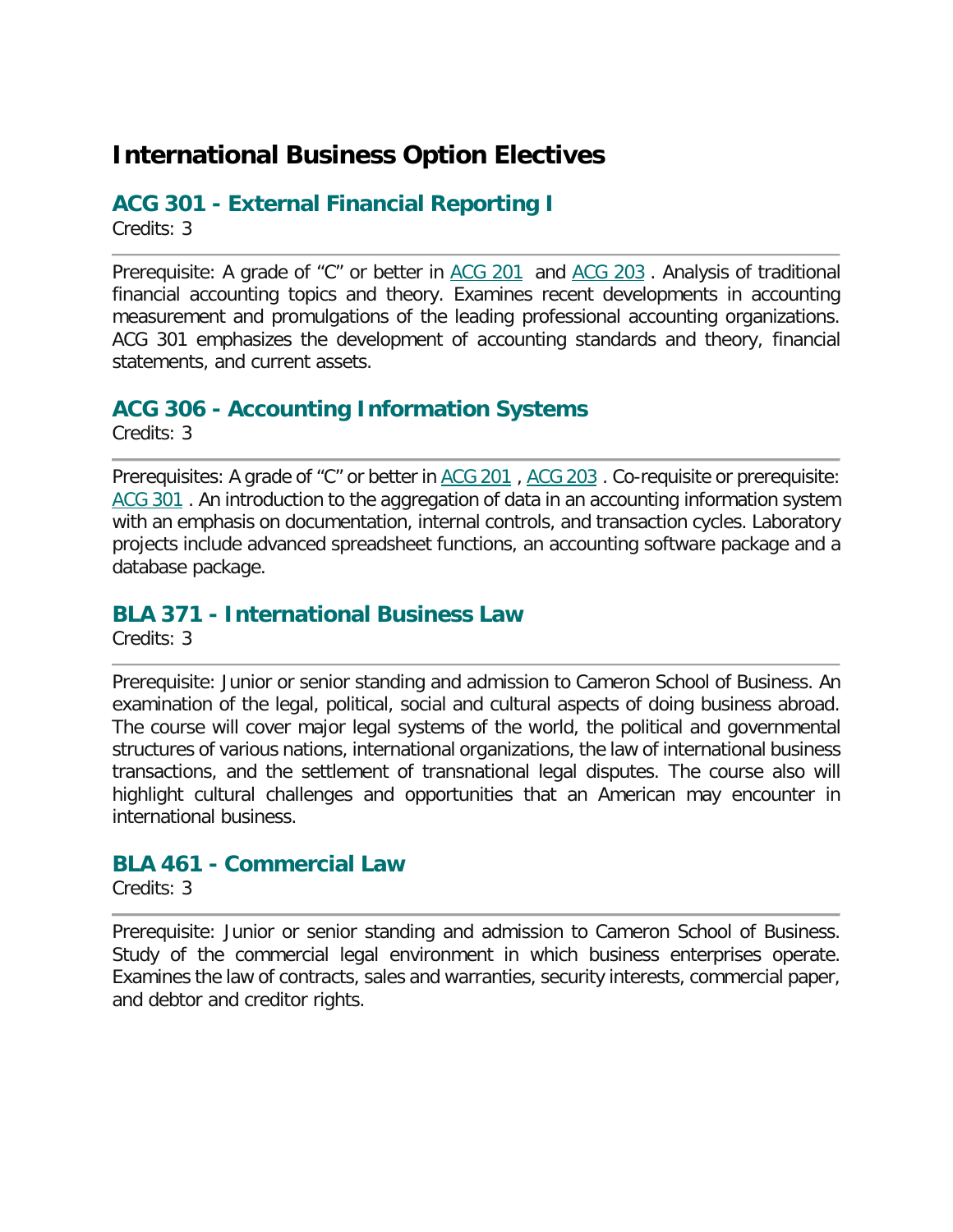#### **ECN 326 - Comparative Economic Systems**

Credits: 3

Prerequisite: **[ECN 125](http://catalogue.uncw.edu/preview_course_nopop.php?catoid=41&coid=151536)** or **[ECN 222](http://catalogue.uncw.edu/preview_course_nopop.php?catoid=41&coid=151538)** and admission to Cameron School of Business. Analysis of economic systems operating under capitalism, socialism, communism, and fascism; institutions and organization of production and government; decision-making; distribution of income; problems of developing nations. Satisfies University Studies II: Approaches and Perspectives/Living in a Global Society.

#### **ECN 429 - Economics of Growth and Development**

Credits: 3

Prerequisites: [ECN 222](http://catalogue.uncw.edu/preview_course_nopop.php?catoid=41&coid=151538) and admission to Cameron School of Business. Economic principles are developed and applied to evaluate theories of economic growth and development in an international context. Major topics include: Measuring growth, theory of economic growth, the economics of poverty, agricultural issues, health, nutrition, productivity, gender bias, education, and technological change; government failures, migration and population growth, theories of income distribution, human capital theory, social capital theory, the effect of geography on growth, and sustainable development. Partially satisfies University Studies IV: Building Competencies/Writing Intensive.

#### **EBD 482 - Global Entrepreneurship and Exporting**

Credits: 3

Prerequisites: [INB 300](http://catalogue.uncw.edu/preview_course_nopop.php?catoid=41&coid=152267) and admission to Cameron School of Business. Primary focus on entrepreneurial activities within the international arena. Particular attention on the mechanisms of international entry modes, import and export management, licensing mechanisms, international financing, the impact of globalization, identifying business opportunities, risk assessment, legal and accounting implications of international activities, and international intellectual protection processes. Upon completion of this course, students will be qualified to take the Certified Global Business Professional (CGBP) exam.

#### **FIN 433 - Introduction to Speculative Markets**

Credits: 3

[\(ECN 433](http://catalogue.uncw.edu/preview_course_nopop.php?catoid=41&coid=151564) ) Prerequisite: [ECN 324](http://catalogue.uncw.edu/preview_course_nopop.php?catoid=41&coid=151547) and [FIN 335](http://catalogue.uncw.edu/preview_course_nopop.php?catoid=41&coid=151840) or consent of the department chair and admission to Cameron School of Business. Elementary economics of financial futures and options markets. Mechanics of trading and coverage of existing regulations. Pricing and strategies in options and futures contracts in the markets for financial assets and commodities. Hedging, risk management and valuation.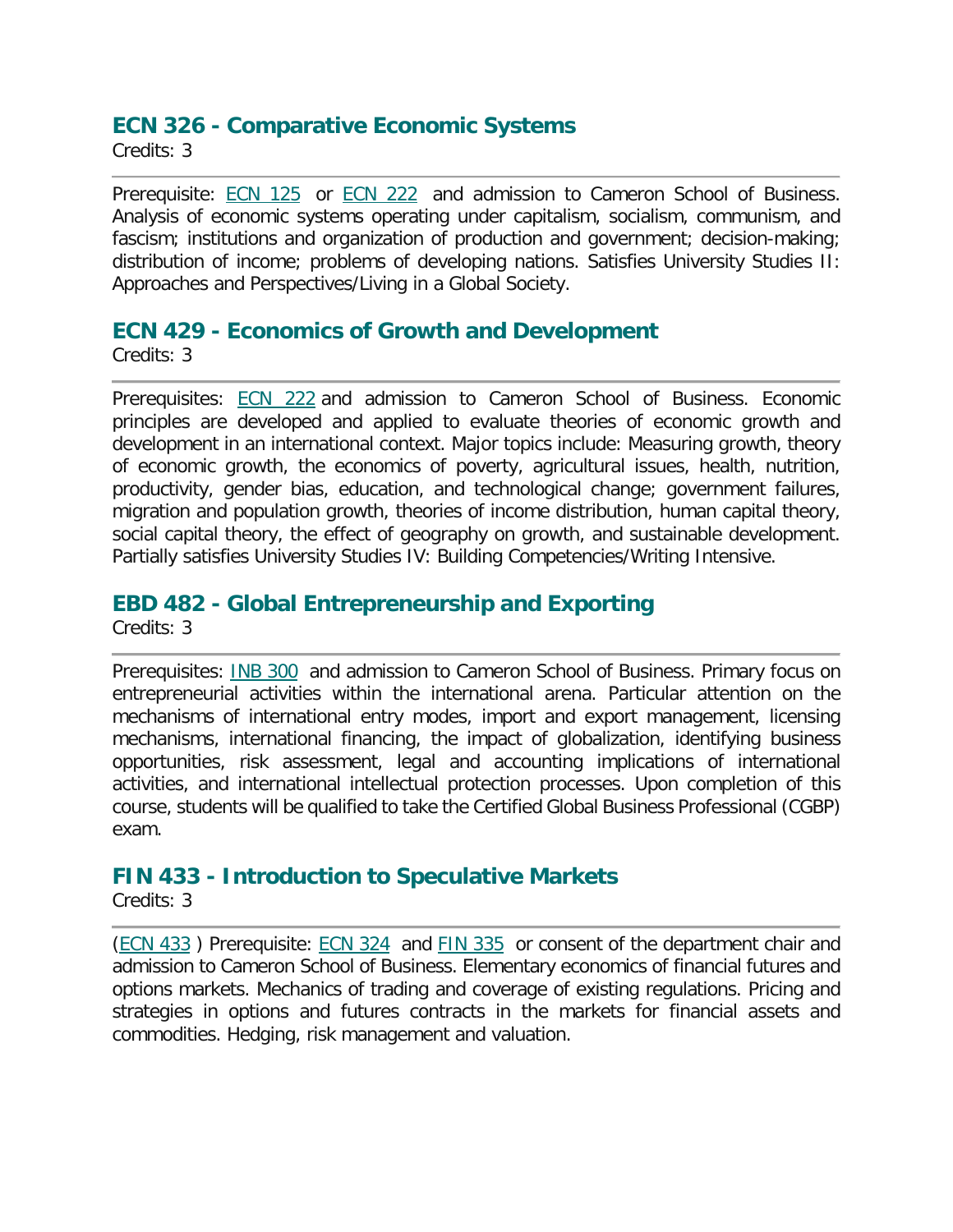### **FIN/MKT 495 Praque Consultancy Program**

#### **MGT 351 - Green Business and Sustainable Enterprise**  Credits: 3

Prerequisite: Admission to Cameron School of Business. Examination of green business and sustainable enterprise from multiple perspectives. Emphasis on how organizations create a sustainable focus in their productive activities and successfully compete in the eco-friendly marketplace. Particular attention directed to regulatory trends that impact green enterprises.

### **MGT 354 - Managing Innovation and Technology**

Credits: 3

[\(EBD 354](http://catalogue.uncw.edu/preview_course_nopop.php?catoid=41&coid=151524) ) Prerequisite: Admission to Cameron School of Business. Development and adoption of new technology in corporate operations. Attention directed to creating an environment that fosters continuous improvement through experimentation, innovation, and change. Topics include the nature of technology, its role in business strategy, technological forecasting, the creative process, organization and management of professional personnel, and project management techniques.

#### **MGT 356 - Human Resource Management**

Credits: 3

Prerequisite or co-requisite: [MGT 350](http://catalogue.uncw.edu/preview_course_nopop.php?catoid=41&coid=152367) and admission to Cameron School of Business. Evaluation of concepts and approaches used in human resource management and development. Study of manpower planning, selection procedures, performance review, compensation and benefits, equal employment/affirmative action factors, and labor relations. Emphasis is on how personnel specialists and operating managers can improve organizational performance.

#### **MGT 358 - Organizational Behavior**

Credits: 3

Prerequisite: Admission to Cameron School of Business. Application of behavioral science concepts in the management of organizations. Emphasis on increasing productivity on the individual, group, and organizational level. Particular attention directed to analyzing organizations, developing motivational programs, designing enriching jobs, leadership development, and managing organizational change.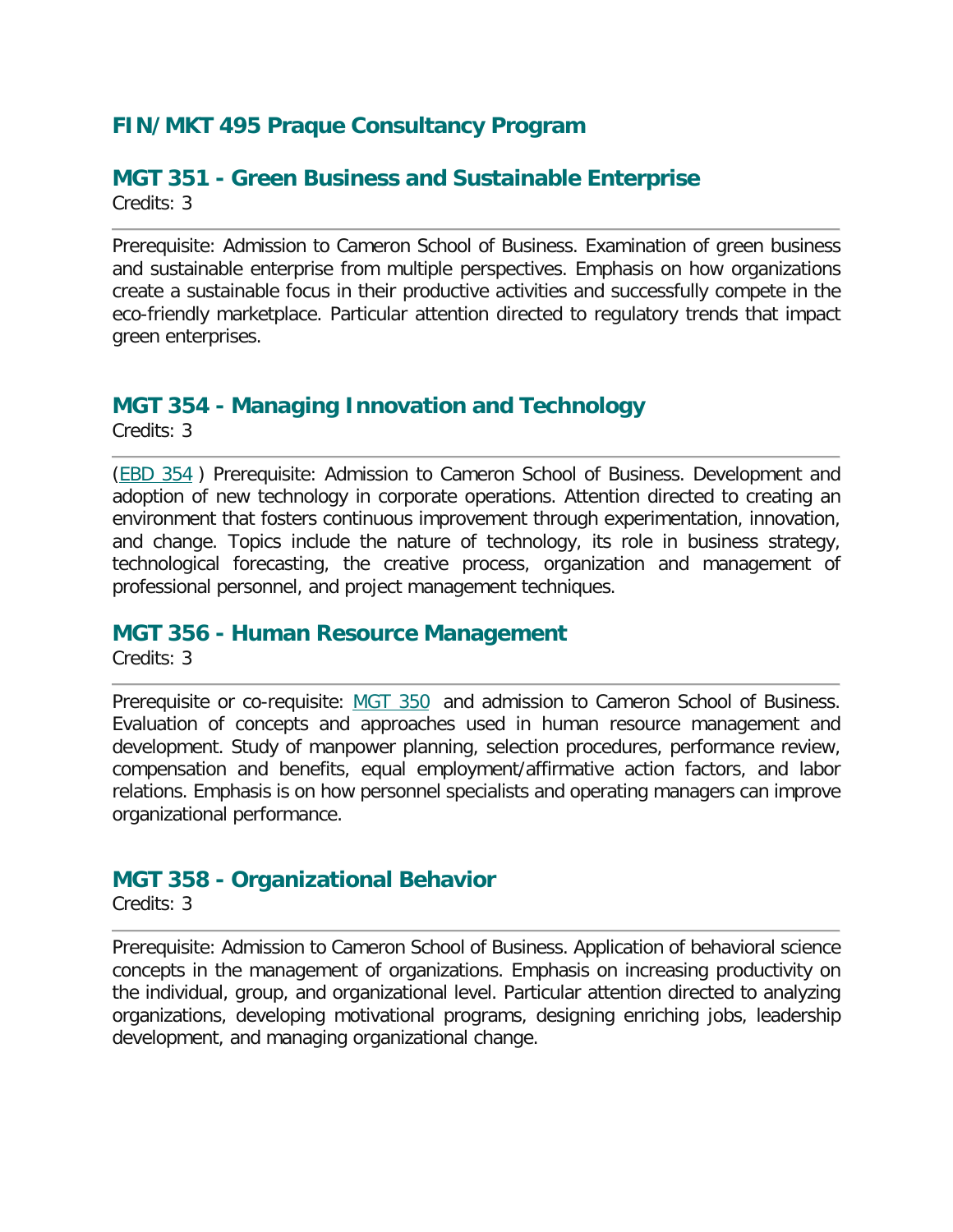#### **MGT 459 - Negotiation**

Credits: 3

Prerequisite: Admission to Cameron School of Business. Study of theory, research and practice in negotiation. Topics include social dilemmas, distributive bargaining, integrative agreements, multiple-party scenarios, dispute resolution, third-party interventions and ethics. Negotiation exercises provide experience in a variety of contexts.

#### **MIS 318 - Global Information Systems**

Credits: 3

Prerequisites: [MIS 213](http://catalogue.uncw.edu/preview_course_nopop.php?catoid=41&coid=153501), [INB 300](http://catalogue.uncw.edu/preview_course_nopop.php?catoid=41&coid=152267). Study of cultural, governmental, and technical factors in global information systems management. Technical topics include distributed architectures, international standards, localization mechanisms, and integration models. Non-technical topics included governmental, infrastructure, and cultural factors, and methods of managing distributed resources.

#### **MKT 349 - Consumer Behavior**

Credits: 3

Prerequisite: [MKT 340](http://catalogue.uncw.edu/preview_course_nopop.php?catoid=41&coid=152411) and admission to Cameron School of Business. Behavioral science concepts and principles and how they contribute to effective and efficient marketing activities from the perspective of the consumer, marketer and public policy maker.

#### **SCM 371 - Logistics and Distribution Management**

Credits: 3

Prerequisites: [SCM 370](http://catalogue.uncw.edu/preview_course_nopop.php?catoid=41&coid=157844) and admission to Cameron School of Business. This course provides an in-depth study of a wide range of logistics and distribution issues facing managers. Topics include an analysis of the following components of a typical logistics system: customer service, logistics system analysis, network analysis, facility planning, warehouse operations, traffic and transportation management, and distribution planning. Attention is directed toward the establishment of sustainable competitive advantage based on transportation, logistics and distribution activities.